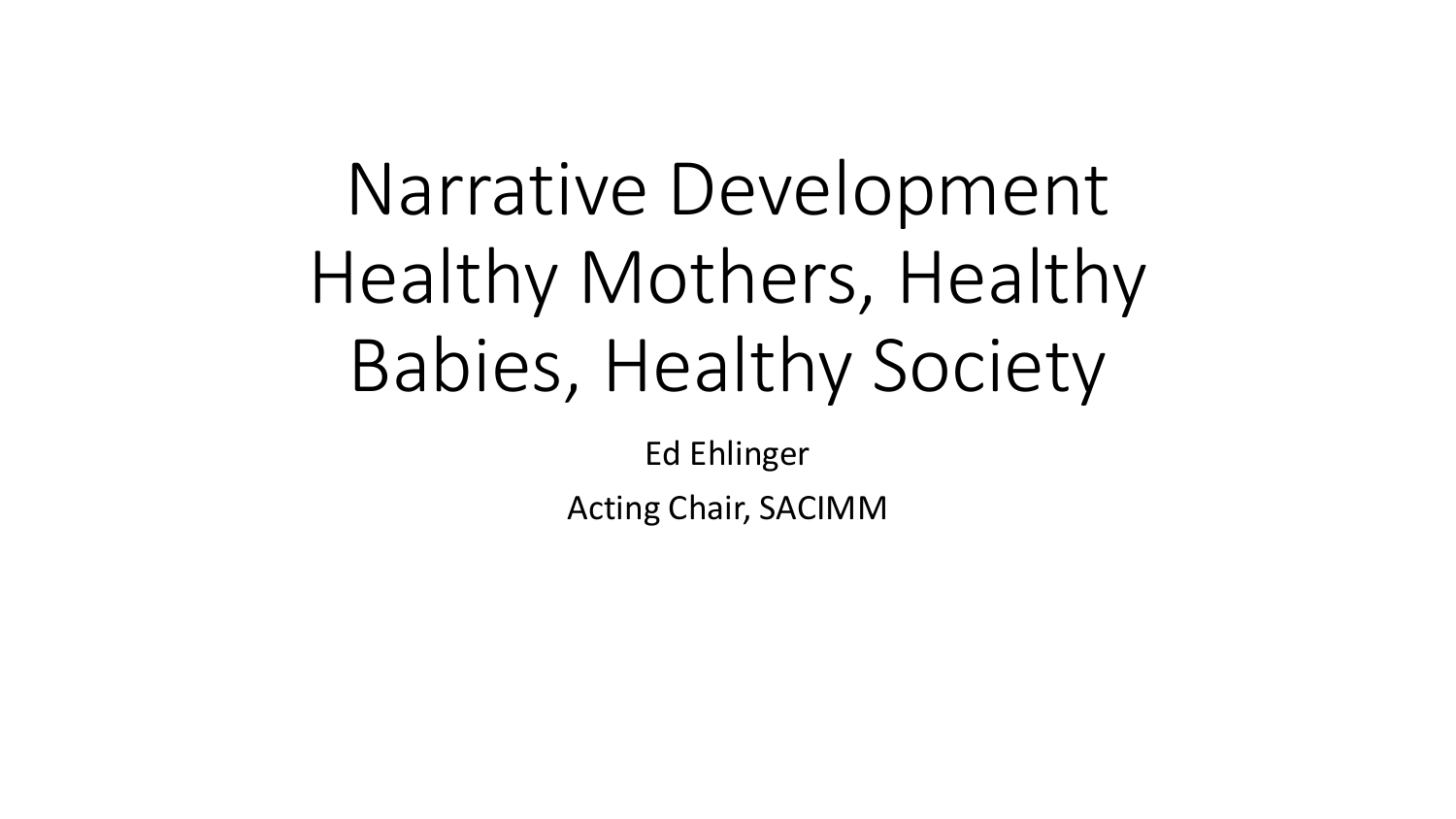#### **Dominant Health Narrative**

- Health is an Individual Responsibility
- Competition and Consumer Choice are important in healthcare
- Anyone Can Choose To Be Healthy Personal Choices are the Major Determinant of Health
- The healthcare sector is responsible for health
- Medical Care Will Cure/Fix Me if I Get Sick or Injured
- Health is a Private Matter

#### **Alternative Health Narrative**

- Health is a collective/community responsibility
- Health is a right and a community good
- Health equity and historical trauma are a present challenge
- Balanced investment in medical care and public health
- Health in all policies health is not just the responsibility of the healthcare sector
- Government's role is to protect and advance the public good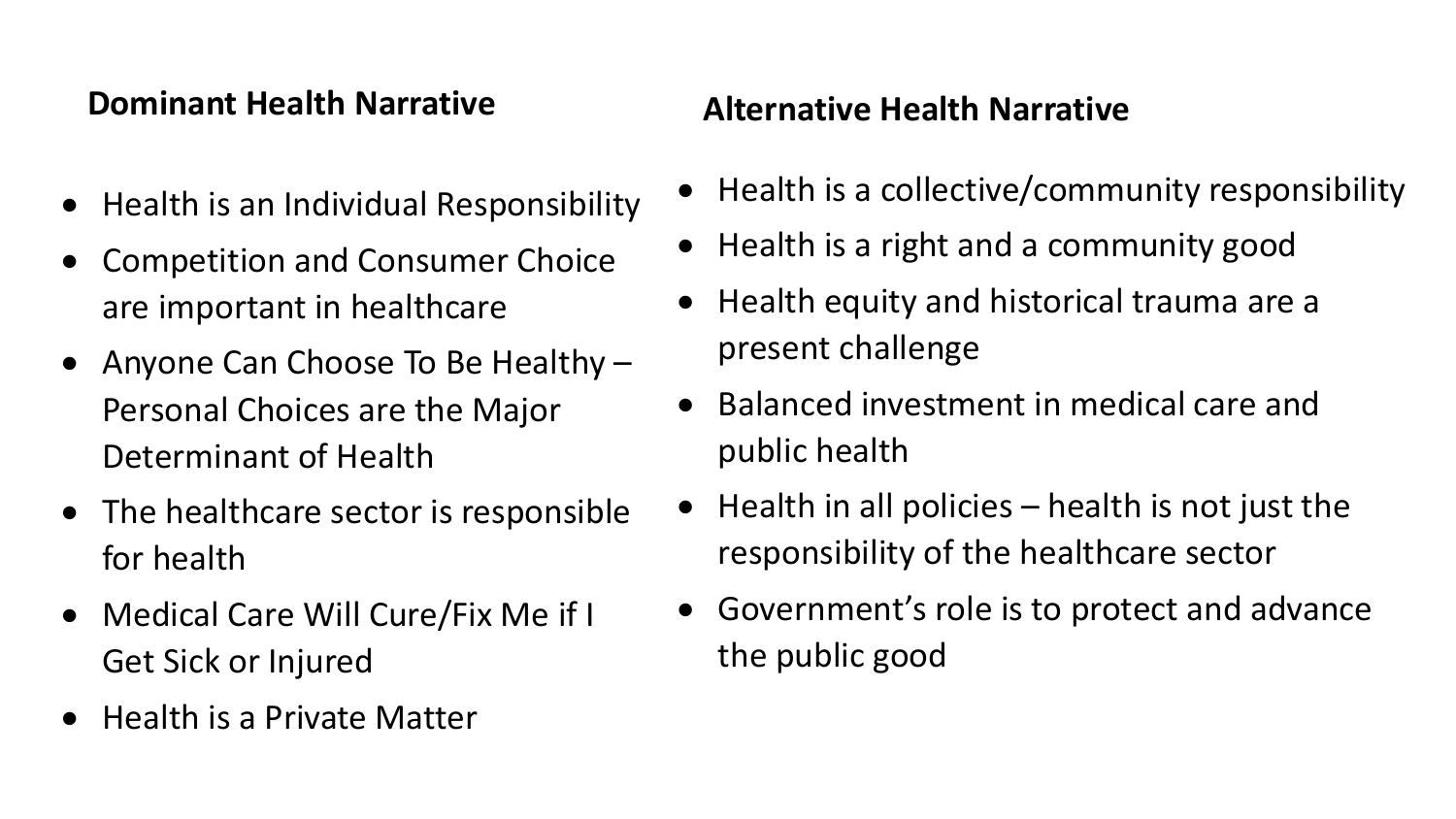#### **Dominant narrative re Mothers and Infants**

- Parents are solely responsible for their children.
- Private sector and "markets" will meet the needs of children.
- Education starts at kindergarten
- Disparities are due to parental inadequacies
- Medical care will cure us if we get sick.
- Parents know what's best for their family and they alone get to decide what happens with their children.
- Health is a private matter

#### **Alternative Narrative re Mothers and Infants**

- Child rearing is a family and community (supportive) responsibility
- Parenting/grandparenting is vital work
- The long-term vitality of our society requires broad community investment and prioritization in children.
- Education of an individual begins prenatally. Education is transgenerational.
- Some families have been structurally disadvantaged and need additional supports.
- "Belonging" is a more powerful force than technology.
- Children are a "community good" and require public support.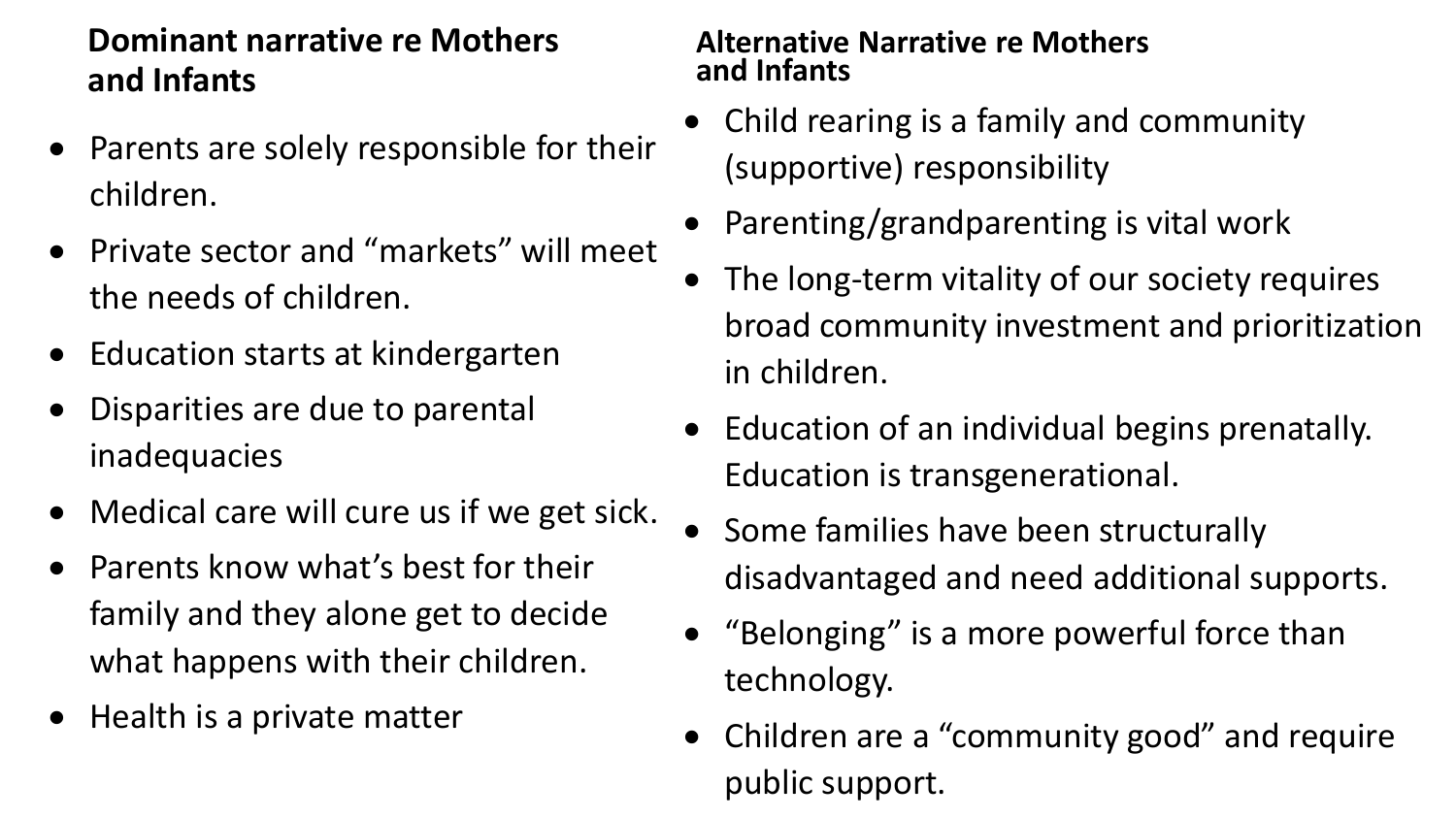## HHS Actions to Improve Maternal Health Outcomes

- Propose the establishment of a proposal to identify "Birthing-Friendly" hospitals designation
- Guidance on Medicaid postpartum coverage to state health officials PDF
- 720,000 more people could gain full-year postpartum coverage with state action
- Expand Maternal, Infant, and Early Childhood Home Visiting (MIECHV) Program
- NIH Decoding Maternal Morbidity Data Challenge
- NIH Technology Accelerator Challenge (NTAC) for Maternal Health
- Hypertension Innovator Award Competition Phase 1
- Racial Equity in Postpartum Care Challenge

https://www.hhs.gov/about/news/2021/12/10/icymi-hhs-actions-to-improve-maternal-health-outcomes.html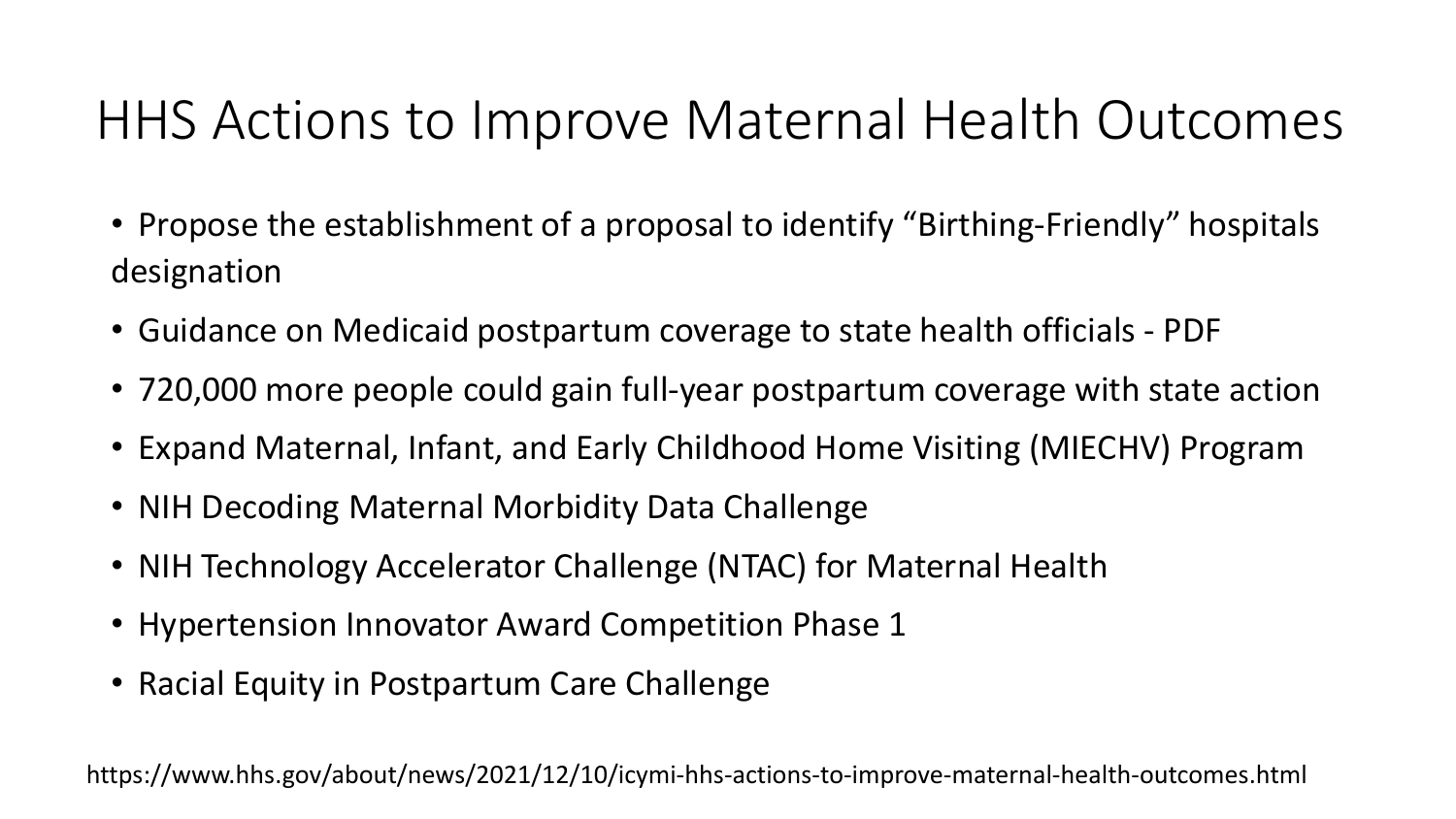1. WHY are Black people experiencing higher rates of maternal mortality?

· Eclampsia/preeclampsia (PEC)

- Postpartum cardiomyopathy (CV)
- Obstetric (OB) embolism

2. WHY do Black pregnant and birthing people have higher death rates of

from PEC, CV, OB embolism (despite being 60%-70% preventable)?

· Increased co-morbidities and stress

- Delays in reaching and accessing care and diagnosis
- More severe symptoms and more advanced disease

3. WHY do Black pregnant and birthing people not receive risk

- appropriate care based on standards?
- Less access to care overall (including primary care) • Concentrated use of hospitals with poorer quality indicators • Not listened to by providers

4. WHY do these factors (decreased access, etc.) dispro-

#### portionately affect Black birthing people?

• Structural/internalized racism - intersectionality

• Residential segregation - access to poorer quality hospitals, insurance coverage disparities

• Implicit and explicit bias of providers

• Disproportionate impact of social determinants of health (SDOH)

#### **5. Why?**

• Legacy of systemic racism, hierarchy of human value entrenched in policies and practices affecting health and health care

Changing the Narrative and Accelerating Action to Reduce Racial Inequities in Maternal Mortality Laurie C. Zephyrin MD, MPH, MBA

American Journal of Public Health (AJPH) September 2021